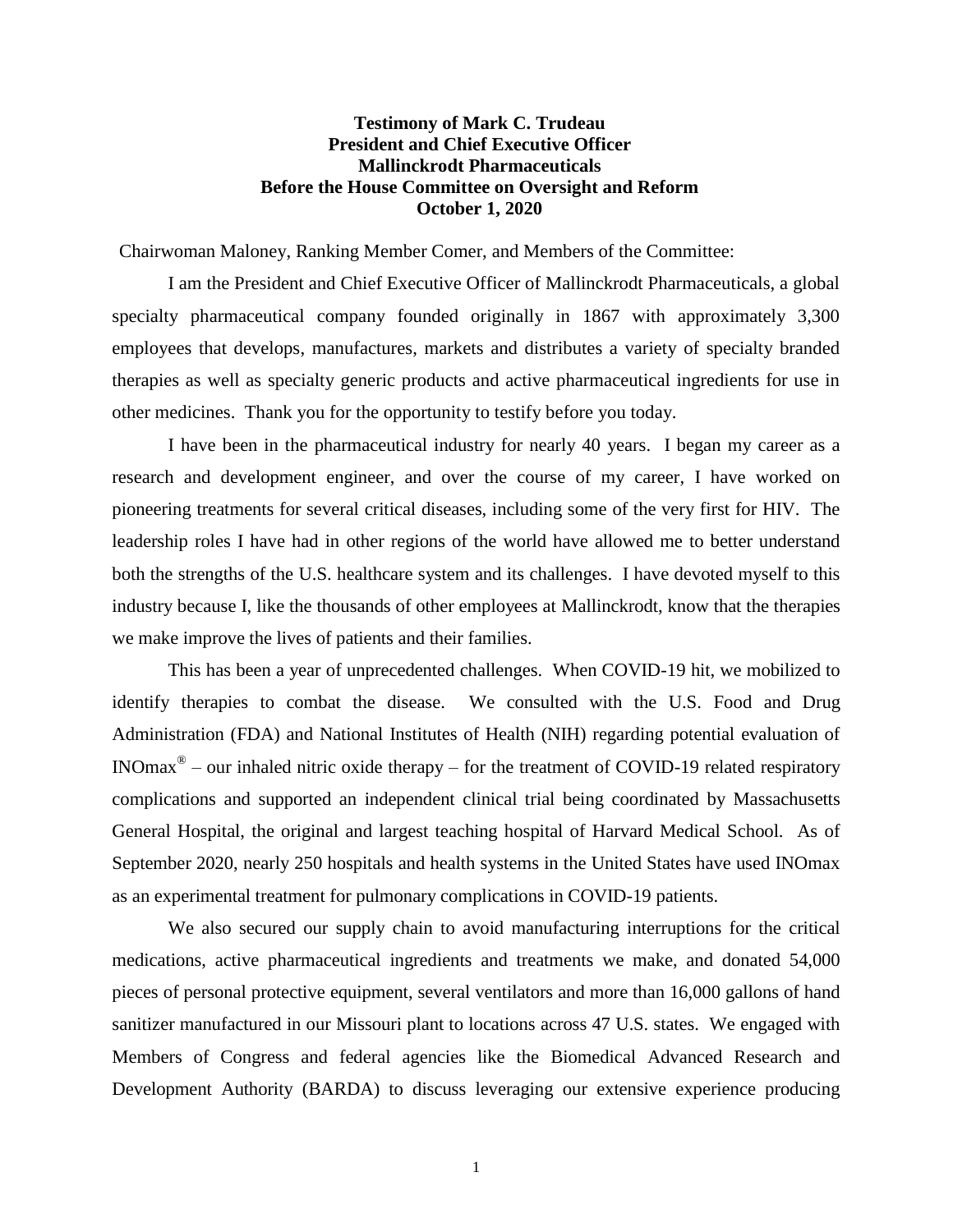high-quality U.S.-made generics at our plants in Missouri, New York, Illinois and North Carolina to bring home the manufacturing of essential medicines and active pharmaceutical ingredients. Today, we are the only manufacturer of acetaminophen in the United States – a key active pharmaceutical ingredient in many medicines – which we proudly make in Illinois and North Carolina.

Our resolve to help patients with critical conditions has never been stronger, and we understand the American people's concerns over the availability and cost of medical treatments, particularly as the nation continues to combat the novel coronavirus pandemic and as patient outof-pocket costs grow with increasingly higher deductibles in health insurance plans. We share those concerns and recognize that, if patients cannot obtain access to our therapies, we have failed in our mission. We are committed to ensuring that every patient with a valid prescription can obtain Mallinckrodt's innovative products, as will be discussed further below.

At Mallinckrodt, we believe that pricing for an innovative therapy should reflect the value that the treatment brings to patients, providers, and the healthcare system as a whole. As a leading producer of quality specialty generic pharmaceutical products with nearly a century and a half of expertise, we understand the importance and necessity of supporting competition in the pharmaceutical market. We have never arbitrarily increased prices for any of our products and have pledged that, if we do increase the list price on any of our innovative therapies, the total change in a calendar year will not exceed single digit percentage points.

\* \* \*

The Committee's inquiry has focused on, among other medicines, Acthar® Gel ("Acthar"), one of Mallinckrodt's most important – and yet least understood and often misunderstood – branded products. Acthar is a life-changing and life-saving therapy for many patients, some of whom are infants.

Acthar is a complex, injectable biopharmaceutical product FDA-approved to treat nineteen (19) serious conditions – devastating diseases like infantile spasms (a debilitating condition that if left uncontrolled can lead to long term neurological and cognitive damage), nephrotic syndrome, sarcoidosis, and uveitis, and refractory conditions like acute exacerbations of multiple sclerosis or rheumatoid arthritis. Not every patient needs Acthar, and treatment with it is episodic rather than chronic. With the exception of infantile spasms, for which it is the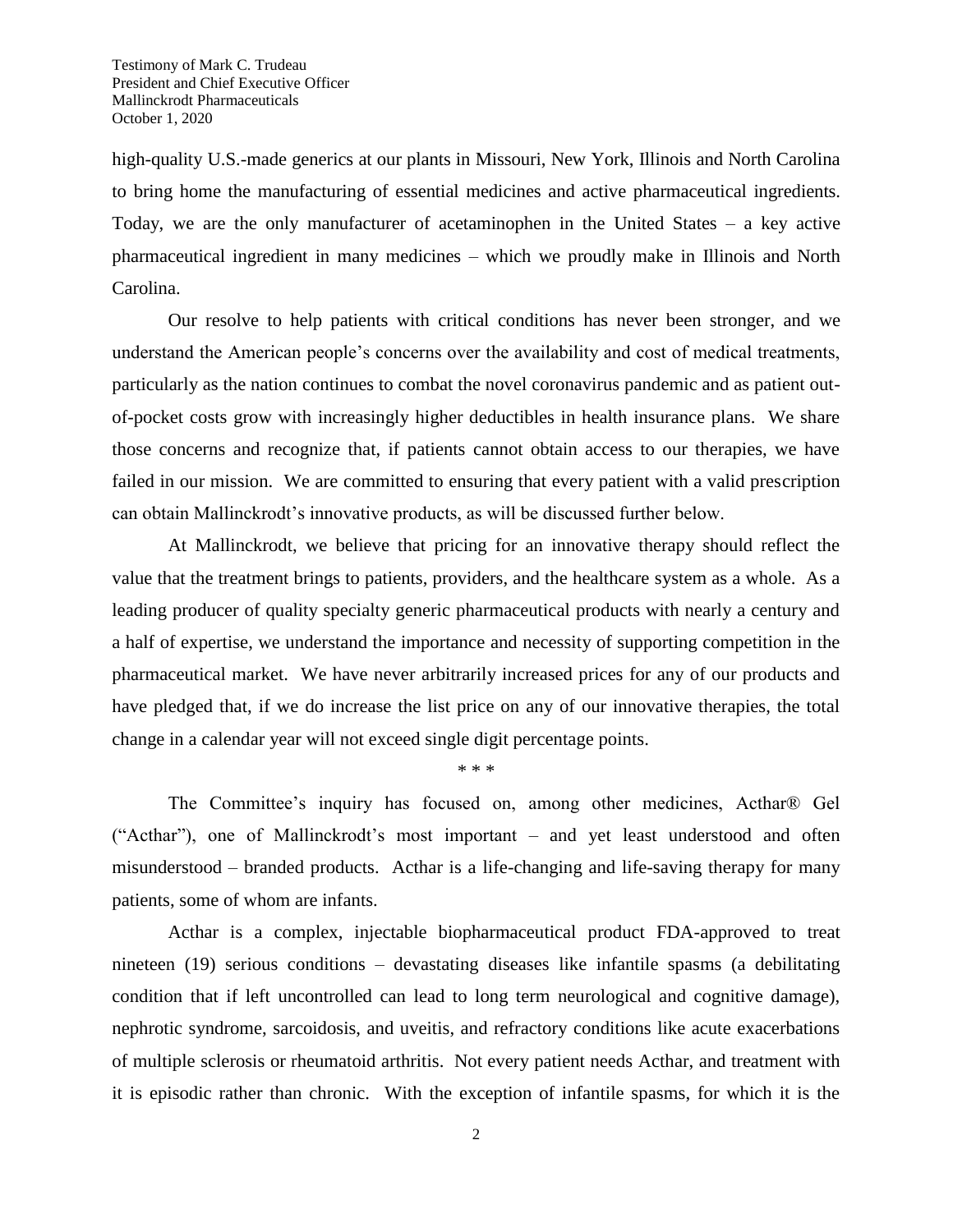Standard of Care, Acthar typically is a last resort treatment for a small subset population of patients and frequently prescribed when multiple other treatment options, including steroids, have failed. The majority of patients prescribed Acthar suffer from acute symptoms, and the average course of treatment can be relatively short: for example, for infantile spasms or the exacerbation of multiple sclerosis, the treatment period is often just weeks.

We are gratified that Acthar plays a critical role in improving the health and quality of life for these individuals, and we have been, and continue to be, committed to eliminating barriers to patient access. We support a free therapy and commercial co-pay assistance program for Acthar, both of which typically lead to patients paying nothing at all out of pocket. Under our stewardship, I am not aware of any infant in the United States who was prescribed Acthar for infantile spasms and was unable to receive treatment as a result of cost.

We have invested more than \$660 million in Acthar since acquiring it in late 2014 to build clinical data confirming its safety and efficacy and to modernize its manufacturing process. Yet we have taken a responsible approach to pricing this important therapy and have made only modest adjustments to the list price. Under our ownership, the list price of Acthar has increased only around 5% annually, not factoring in inflation or the significant discounting that we have offered and that the prior owner did not. In two of the last six years, we made no change in price at all, and in 2019, the net price of Acthar went down, a trend we expect to continue in 2020.

One result of our significant investment in Acthar is a substantial body of health economics outcomes research demonstrating the value that Acthar has for the U.S. healthcare system. As is discussed below, treatment with Acthar has been shown to offset certain healthcare costs, including reductions in the utilization of both hospital and outpatient services across a number of indications. When prescribed as an intervening treatment before patients become even sicker, Acthar can reduce costly procedures or, as with infantile spasms, help patients avoid the challenges and financial strains associated with a lifetime of care.

Acthar often is a critical treatment of last resort, yet this medicine could easily have "disappeared" from the market were it not for the modernization of the compound that began in the late-1990s and has accelerated dramatically under our ownership. We believed at the time we acquired Acthar, and we believe now, that it has great potential to help more patients and that its potential has not been well understood. Acthar's potential could not be realized without the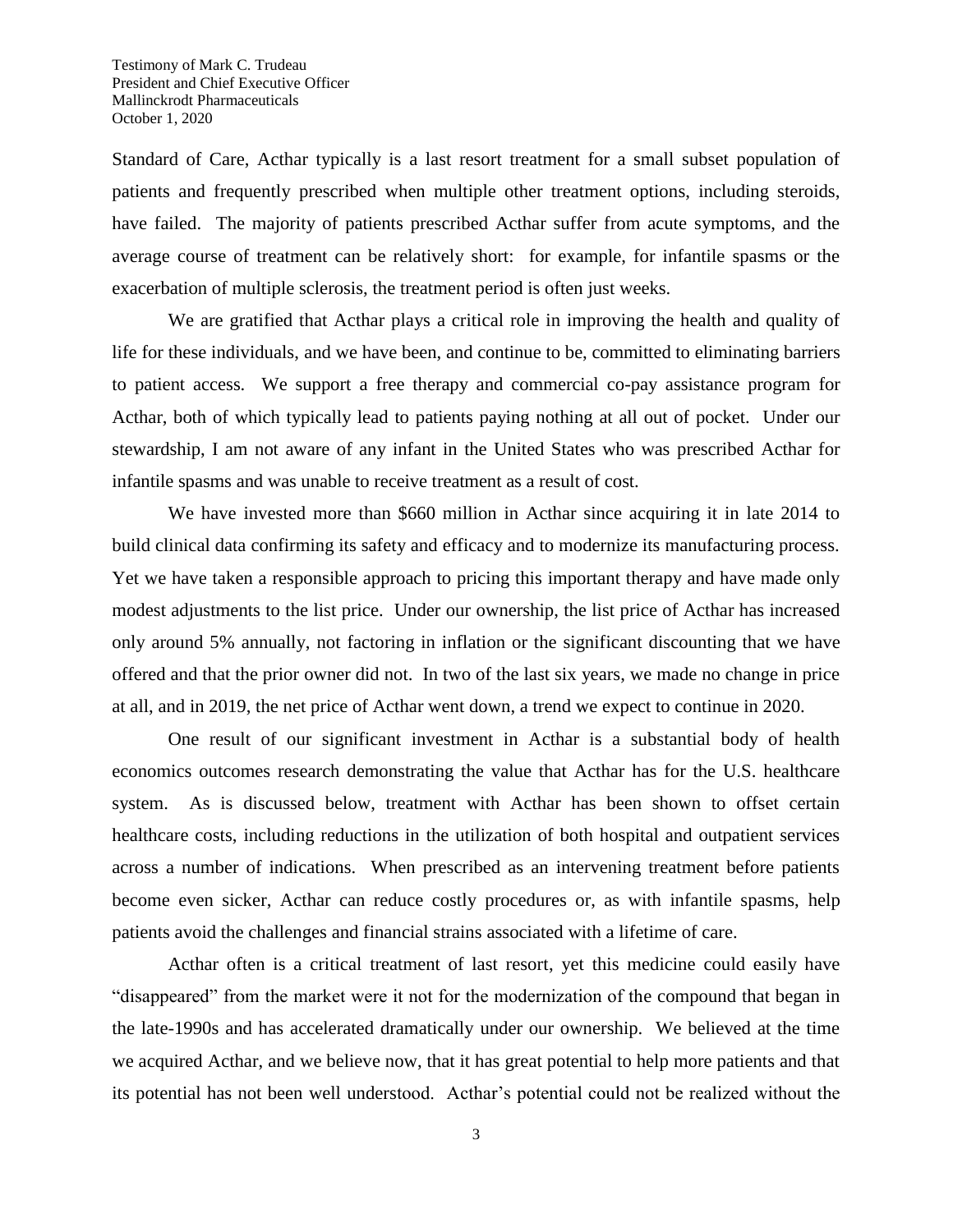significant clinical data analysis and manufacturing improvements in which we have been investing.

Additionally, as is true of virtually all pharmaceutical companies, revenue from Mallinckrodt's marketed products, including Acthar, makes possible research and development activities that can lead to breakthrough treatments that will produce real results for other patients in great need.

It is in large part because of Acthar that we have been able to build a robust pipeline of innovative products that, if approved, will give more patients suffering from difficult-to-treat and often overlooked conditions better treatment options. This includes Terlipressin, one of two treatments we are developing for patients suffering from advanced liver disease; StrataGraft<sup>®</sup>, our investigative regenerative skin therapy, which may reduce the need for autografting in certain burn patients, and for which, in August of this year, the FDA accepted our Biologics License Application (BLA) for review; Adrabetadex for Niemann-Pick Type C disease, a high mortality rare disease affecting children and adolescents; and, as previously mentioned, the potential use of INOmax as a treatment for pulmonary complications in COVID-19 patients. Acthar also helped fund our equity investment in Silence Therapeutics as part of a collaboration to develop and commercialize novel  $RNA<sup>1</sup>$  interference  $(RNAi)$  therapeutics for the treatment of serious diseases, including autoimmune diseases.

When engaging in any discussion about Acthar, I feel it is important to clarify several key facts about this unique therapy. First, there are *already treatment alternatives* for every indication for which Acthar is FDA-approved, and the media has reported that a number of companies are working on additional alternative medicines. Secondly, *Acthar is not, and never to our knowledge has been, patent protected*. But it is a complex biopharmaceutical product that, similar to a biologic, is extremely complicated to manufacture. We have not, and are not, blocking potential competition to Acthar. It is our policy to provide reference samples of Acthar to potential generic manufacturers upon request. We have also supported legislation like the CREATES Act that ensures that potential generic manufacturers get appropriate access to samples.

\* \* \*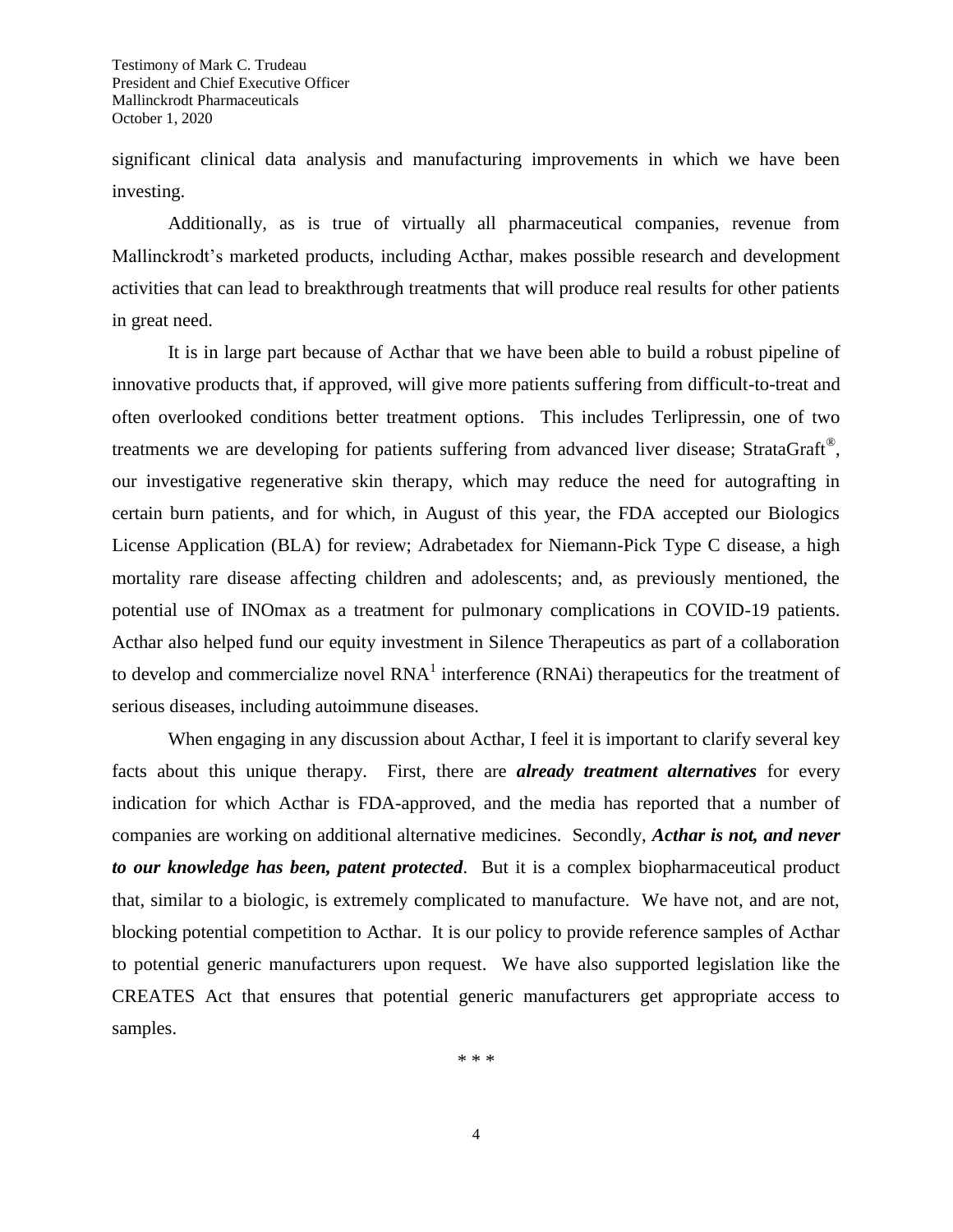#### **Creating a Company Built for Innovation**

In 2013, Mallinckrodt was a very different company – one resourced, skilled and focused on providing active pharmaceutical ingredients, generic medicines and diagnostic imaging compounds to the market through distributors.

As we became independent that year, our goal was something quite different – to transform into a science-based and innovation-driven biopharmaceutical company developing new therapies for seriously ill patients with hard-to-treat conditions who need new treatments. We set out to develop treatments for autoimmune and rare diseases in specialty areas like neurology, rheumatology, nephrology, pulmonology and ophthalmology; immunotherapy and neonatal respiratory critical care therapies; analgesics and gastrointestinal products, while maintaining our foothold as a leading generic manufacturer and supplier of active pharmaceutical ingredients.

What may sound like a substantial but straightforward portfolio and pipeline evolution was far more complex. We embarked upon a multi-year, strategic business transformation that required us to simultaneously build the infrastructure necessary to operate a global public company, *and* create robust drug development, medical affairs and regulatory functions as well as sophisticated market access capabilities to ensure patient access to our innovative products. Simply put, we had to create a new company to support a new portfolio and do both essentially from scratch.

Over the next years, we reshaped our portfolio, divesting legacy divisions and products and acquired both marketed and development products that aligned with our new vision to address underserved patients and significant unmet clinical need. In this process, Mallinckrodt's organization, infrastructure, workforce and skill base underwent a metamorphosis.

As we built the branded portfolio, we steadily ramped up our investment in research and development. Today, we spend about \$350 million on R&D annually. This is roughly 11% of our annual net income, and our focus on R&D continues to grow. We also established our presence in the hospital market (including by serving neonatal intensive care (NICU) patients) and in the market for rare treatment areas like immunology, nephrology, neurology, pulmonology and rheumatology.

5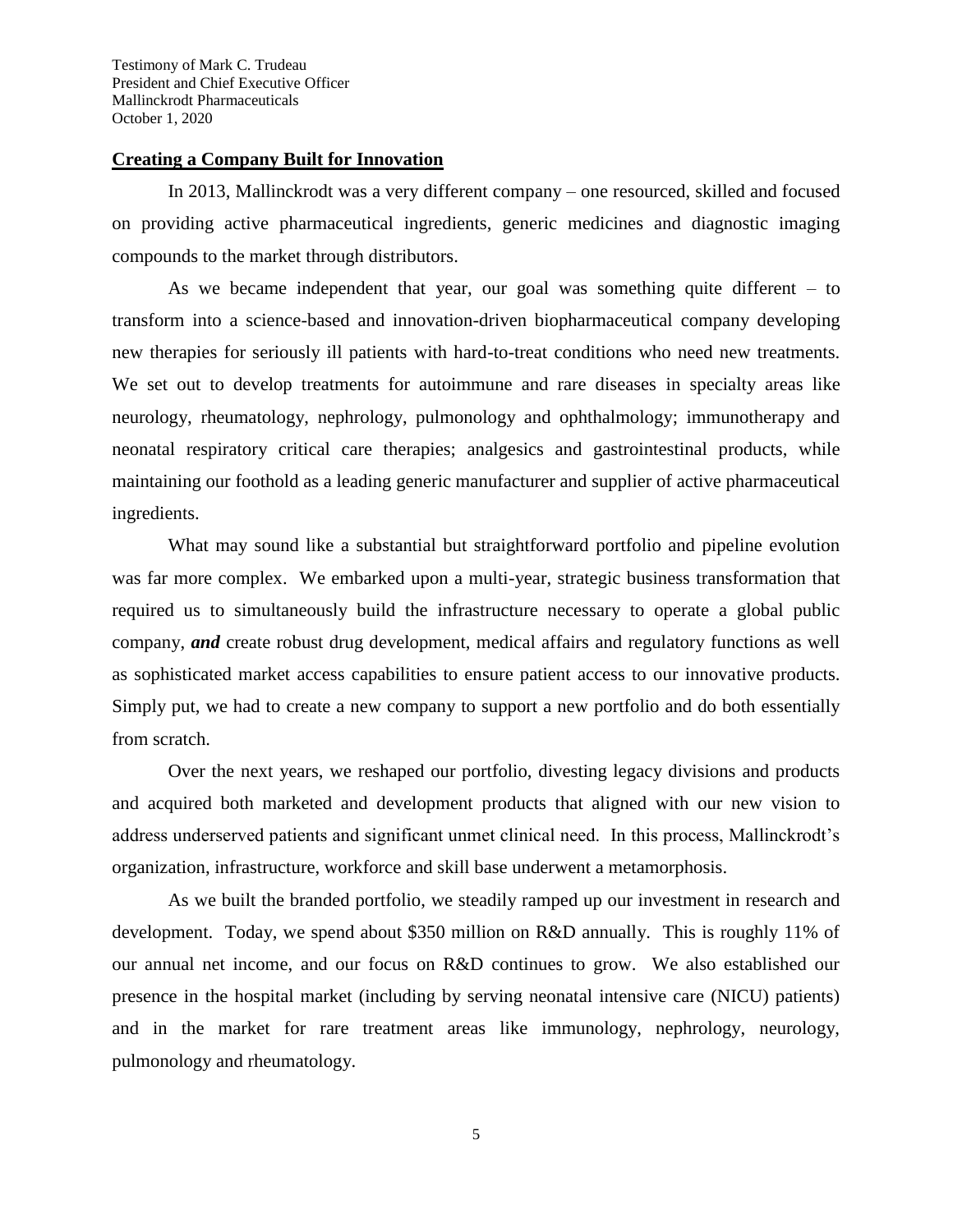We focused on building out a footprint for our R&D, regulatory, medical affairs and health economics research functions and state-of-the art branded development and manufacturing facilities – including one in Madison, Wisconsin, where StrataGraft, if approved early next year, will be manufactured. Manufacturing is of course one of our core areas of expertise given our nearly century and a half producing high-quality generic products and active pharmaceutical ingredients right here in the United States.

Without this transformation of our capabilities, and without the significant investments we have made in our infrastructure and manufacturing, Mallinckrodt would not today be providing innovative products like Ofirmev<sup>®</sup> (an acetaminophen injection used in hospitals), Therakos<sup>®</sup> photopheresis (innovative immunotherapy treatment platforms that enhance the ability of a patient's immune system to fight disease), Amitiza® (a leading global product in the branded constipation market), and INOmax to patients, nor would we be developing additional innovative therapies to serve more patients in need. But, most importantly to our discussion today, we could not have taken on the challenging task of modernizing Acthar.

As noted at the outset, Acthar has a long history. And today, despite myriad examples of Acthar having significantly improved the lives of patients, it remains one of the most poorly understood therapies on the market. I appreciate the opportunity to outline the important details of this medicine's evolution during this hearing.

### **The Acthar Story**

The story of Acthar begins in the 1930s and 40s when a Mayo Clinic rheumatologist, Phillip S. Hench, M.D., was searching for a way to block or mitigate the ongoing joint damage inflicted by the human immune system in patients suffering from rheumatoid arthritis. In his work, he learned that another Mayo colleague, Edward C. Kendall, M.D., had isolated six hormones produced in the adrenal glands.

In the late-1940s, when one of the hormones (cortisone) was administered to a few patients, their symptoms subsided and demand for this potential treatment advancement skyrocketed. At the time, cortisone was hard to synthesize, so Dr. Hench began searching for another substance that would have the same clinical effect. He theorized that injecting another substance – adrenocorticotropic hormone (ACTH), which is made by the pituitary gland – might stimulate a patient's body to *produce its own cortisone and other steroid hormones.*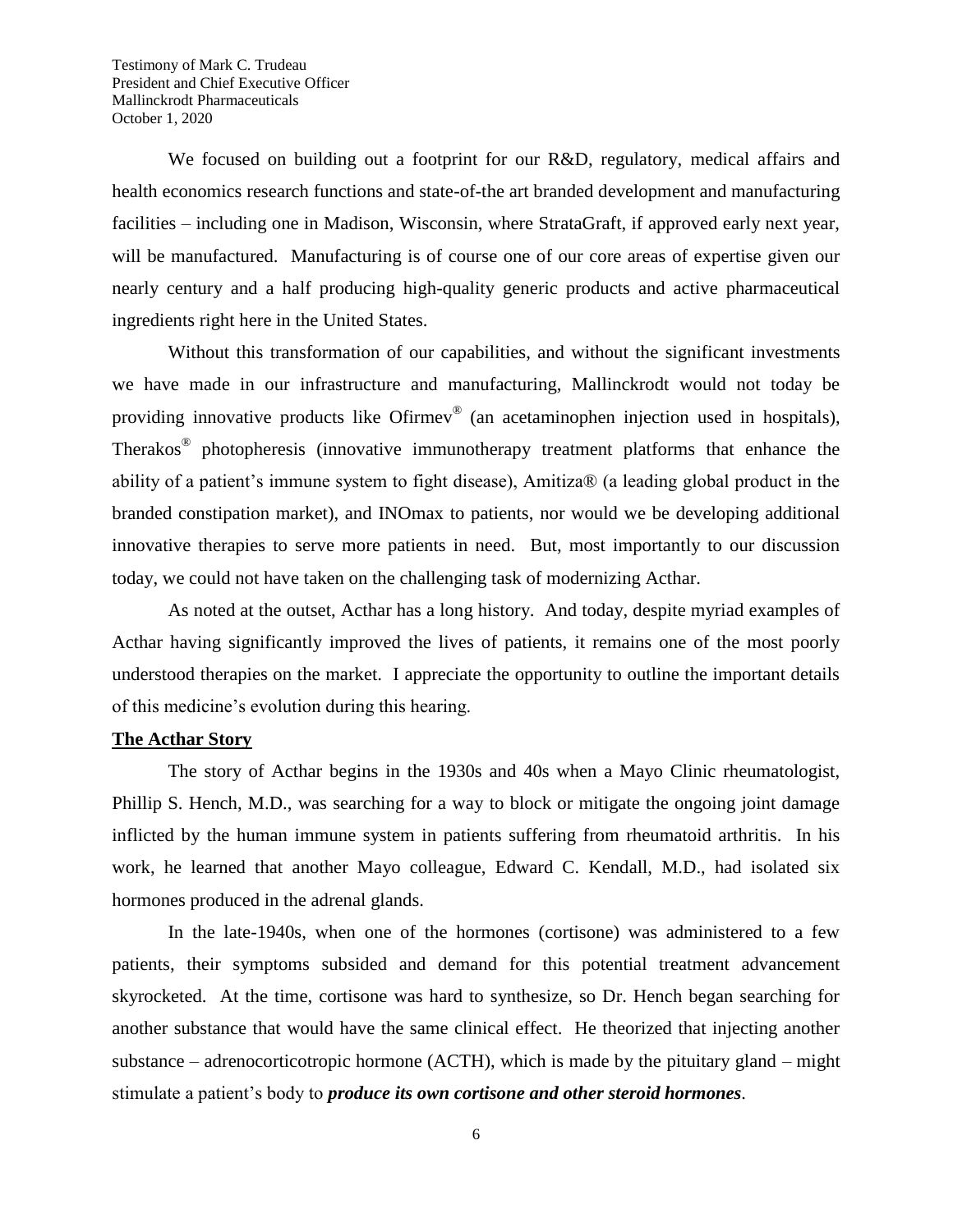Dr. Hench turned to another biological source of ACTH, porcine pituitary glands, and produced a compound for testing. When the substance was administered to the first arthritis patient in February 1949, the results were as good as those achieved with cortisone. In 1950, Dr. Hench, Dr. Kendall, and a third scientist were awarded the Nobel Prize in medicine for their discovery.

By 1952, a proprietary formulation process – which remains a trade secret today – was created and received FDA approval as "H.P. Acthar Gel." Thereafter, the therapy was launched and began to be used by physicians in a broad range of conditions. But by the 1980s, pharmaceutical companies had learned to synthesize steroids like prednisone, which became more commonly used than Acthar. Physicians ultimately focused the use of Acthar to treat exacerbations of multiple sclerosis or, in the case of pediatric neurologists, to treat infantile spasms.

Fast forward to 1995, when the FDA found numerous quality control problems at the Rhône-Poulenc Rorer (later Aventis) factory where Acthar was manufactured at the time. Rather than spend money on the substantial improvements needed to bring the manufacturing process up to the FDA's standards, Aventis announced that it would discontinue production of the therapy.

That decision created alarm among pediatric neurologists and some patient groups, and Aventis eventually agreed to continue making a limited supply of Acthar that would be reserved to treat infantile spasms or individuals suffering from relapses of multiple sclerosis. Unfortunately, given the extremely small number of patients suffering from these conditions and annual sales of only about half a million dollars, Aventis was losing several million dollars a year on Acthar.

In 2001, Aventis sold H.P. Acthar Gel to Questcor Pharmaceuticals, which had to recreate and re-establish the complex manufacturing process used to make the therapy. To account for its manufacturing investments and to stabilize its finances, Questcor adjusted Acthar's price from around \$40 a vial to \$700 and instituted modest periodic increases after that.

In the time that had elapsed since the rise of synthetic steroids, and due to years of commercial neglect of Acthar, however, physicians had lost sight of its potential as a treatment option. Though Acthar's label remained broad, many physicians had no experience with it.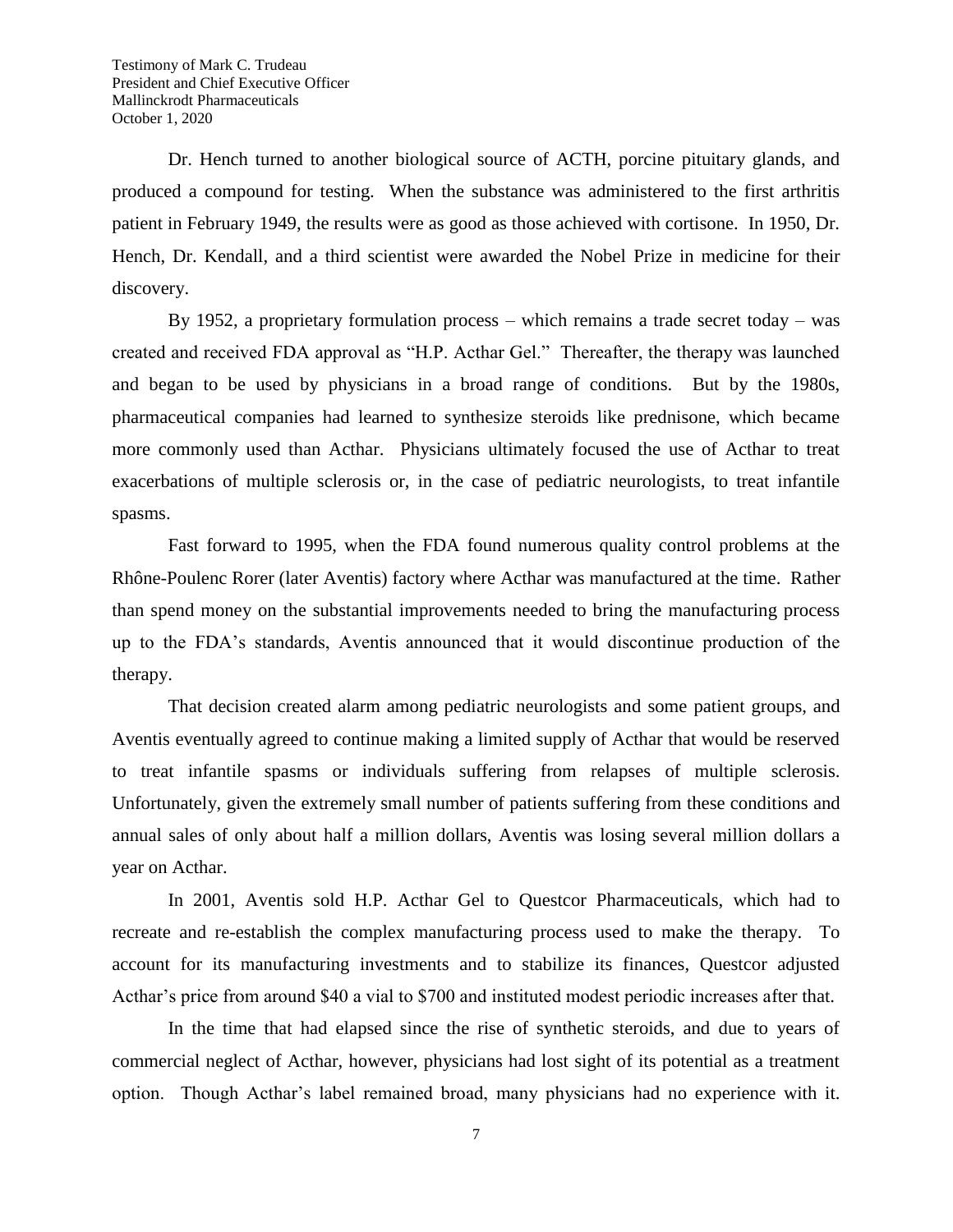Prescribing remained extremely limited and the group of patients for whom Acthar was deemed an appropriate treatment incredibly small. While annual Acthar sales were about \$12 million by the end of 2006, Questcor was hemorrhaging money.

In 2007, as reflected in contemporaneous SEC filings, Questcor was under increasing financial strain and concluded that its business model was not sustainable. To keep Acthar on the market and ensure its long-term supply to treat children afflicted with infantile spasms and other small groups of patients suffering from serious conditions, Questcor increased the price to \$23,000 a vial. In 2010, following the completion of a modern clinical trial to evaluate the benefits of Acthar for treatment of infantile spasms, the FDA approved Acthar for treatment of this condition and awarded Questcor with seven years of orphan drug exclusivity. Additionally, the FDA reviewed the full body of data underlying the therapy and determined there was sufficient scientific and clinical evidence to support the effectiveness of Acthar in the other 18 different indications (aside from infantile spasms), each of which is now covered in the current label.

#### **Modernizing Acthar**

Mallinckrodt acquired Acthar in late 2014 because we understood it to be a treatment with greater potential that could play an important role in helping patients living with serious and often recurring conditions – for which steroids or other treatments do not work – lead healthier lives. We knew that there had been an under-investment in the therapy, and thus set out on a course to modernize it. Since taking ownership of Acthar, we have invested over \$660 million to ensure that its full potential as a therapy for critically ill patients can be realized.

These investments – which do not include sales and marketing expenses – have led to tangible outcomes. First, we have produced a much more detailed and precise characterization of the compound and its components, in addition to ACTH, and its unique mechanisms of action (which resulted in a 2019 label update by the FDA). Second, through a substantial program of clinical trials and health economic outcomes research, we have established a larger and growing body of evidence to support the efficacy and value of Acthar. Third, we have undertaken manufacturing modernization, which is also generating new, more patient-friendly product presentations.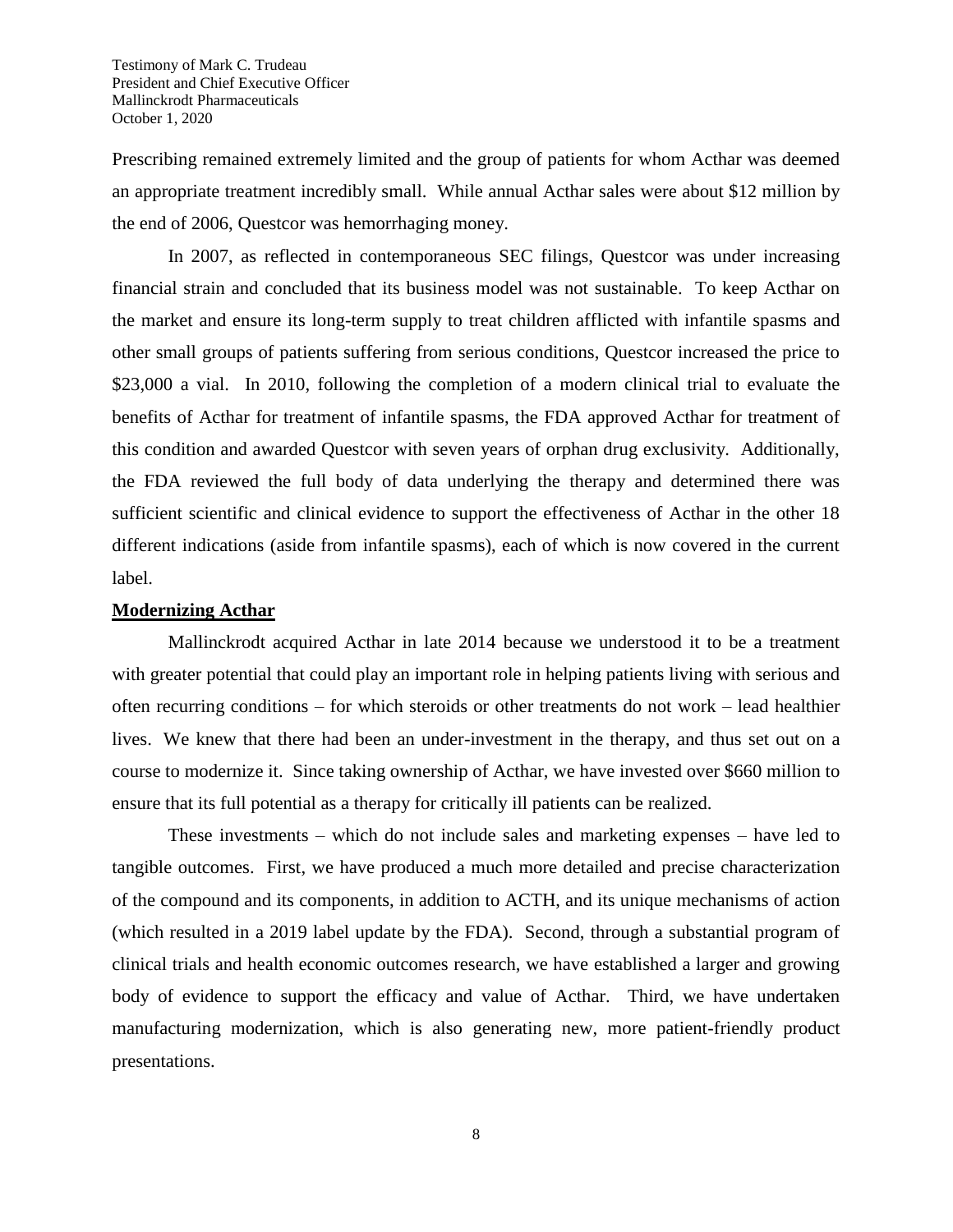Our studies have given us deeper insights about the specific patient groups (in addition to children with infantile spasms) for which Acthar is most appropriate and beneficial – small groups of "refractory" patients with serious conditions for whom standard treatments have become ineffective or hard to tolerate. Our growing body of evidence includes case studies and independent investigator-initiated research, many funded by Mallinckrodt, conducted in major academic institutions by physicians who are experts in their fields, along with companysponsored clinical trials and health economics outcomes research studies. During the brief time we have owned Acthar, we have initiated nine clinical trials targeting a combined enrollment of nearly 1,100 patients – a large number when one considers the generally small number of patients suffering from the conditions Acthar treats.

Last year marked the beginning of a significant and accelerating release of data from our clinical research and development programs. This included data from an investigator-initiated research study on the use of Acthar and its impact in uveitis patients, and positive top-line findings from an observational registry assessing relapse recovery in multiple sclerosis relapse patients treated with Acthar. It also included compelling data concerning the value of Acthar from a Phase 4 company-sponsored clinical trial of its use in patients with persistently active rheumatoid arthritis. The data showed that for such patients, treatment with Acthar resulted in low disease activity for an astounding 62% of patients *for whom standard treatments did not work*. In 2019, we also enrolled the first patient in a Phase 4 trial of Acthar for severe keratitis – inflammation of the cornea that, if not timely treated, can lead to a loss of vision – and completed enrollment in a Phase 4 clinical trial of Acthar in lupus patients with difficult to manage disease.

In short, as we better understand Acthar, the better equipped we are to identify the patients for whom it is an appropriate treatment and to help physicians and payers appropriately and economically use the therapy.

## **Acthar's Value to Patients and the U.S. Healthcare System**

At Mallinckrodt, we believe that assessing the value of a prescription therapy should be approached in a scientific manner that takes into account the impact the therapy has on the overall health of the patient; the impact (burden) of disease; the impact on society; and overall financial costs. Since 2015, we have invested in the completion of over 50 health economics and outcomes research (HEOR) initiatives that report real-world evidence and outcomes associated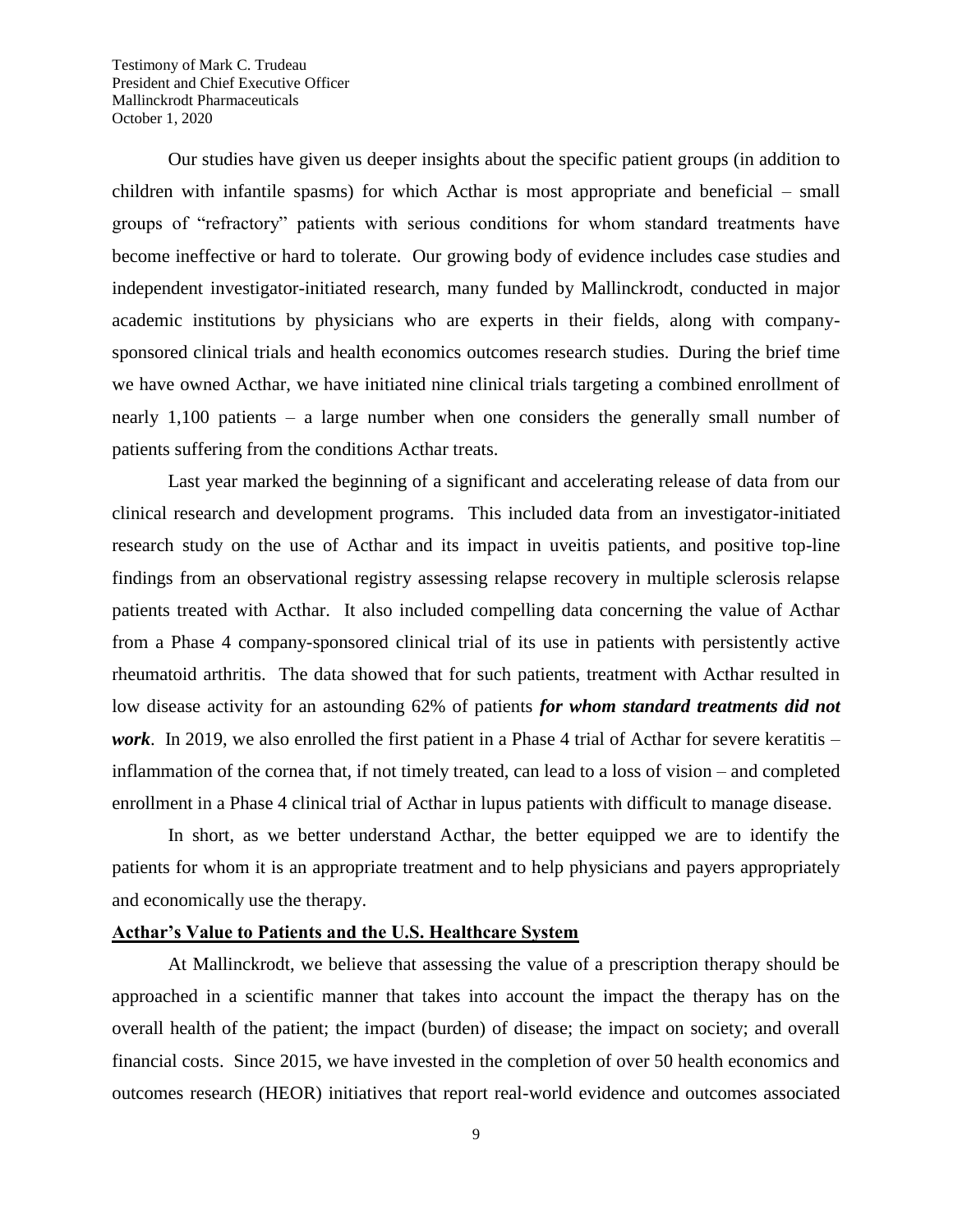with Acthar. The findings from these studies demonstrate that treatment with Acthar can lead to considerable cost offsets to the U.S. healthcare system, including a reduction in the utilization of both hospital and outpatient services across a number of indications.

For example, in one of our HEOR studies of patients suffering from multiple sclerosis relapse, the data shows that, with a lower total annual cost of care and a higher response rate, Acthar had a lower cost per response (\$141,970) compared to alternative late-line treatments (\$253,331). In another HEOR study relating to MS relapse, the findings confirmed that, while medication costs were increased in the treatment group that received Acthar, these costs were offset by 93% (among the cohort with 12 months of follow-up) and by 132% (among the cohort with 24 months of follow-up) by the relative decrease in inpatient and outpatient costs among the group treated with Acthar.

Our substantial investment in health economics outcomes research is but one more way we are working to modernize Acthar and ensure it brings value not only to the patients for whom it is the right – and sometimes only – treatment option, but also to the U.S. healthcare system. The more comprehensively we are able to map out which patients will benefit most from Acthar, the more savings we can generate for the healthcare system overall. This is one of our enduring goals.

\* \* \*

## **Mallinckrodt Today and In the Future**

As I mentioned at the outset, the past year has been an eventful one for Mallinckrodt. We advanced a number of innovative therapies in our development portfolio. We presented positive top-line results for Terlipressin, a therapy that is being studied in patients with Hepatorenal Syndrome Type 1 (HRS-1), a life-threatening, rare disease that leads to kidney failure. With no approved treatment in the United States for this difficult-to-treat syndrome, we recognize how vital a therapy Terlipressin may be for patients experiencing this condition. In July of this year, an FDA advisory committee gave Terlipressin a positive recommendation for approval. Nonetheless, earlier this month, we received a Complete Response Letter (CRL) from the FDA stating that the agency needs more information to support a positive risk-benefit profile. While we are disappointed with the FDA's response, we are confident in the strength of the data from Terlipressin's Phase 3 CONFIRM study – the largest clinical trial ever conducted in this rare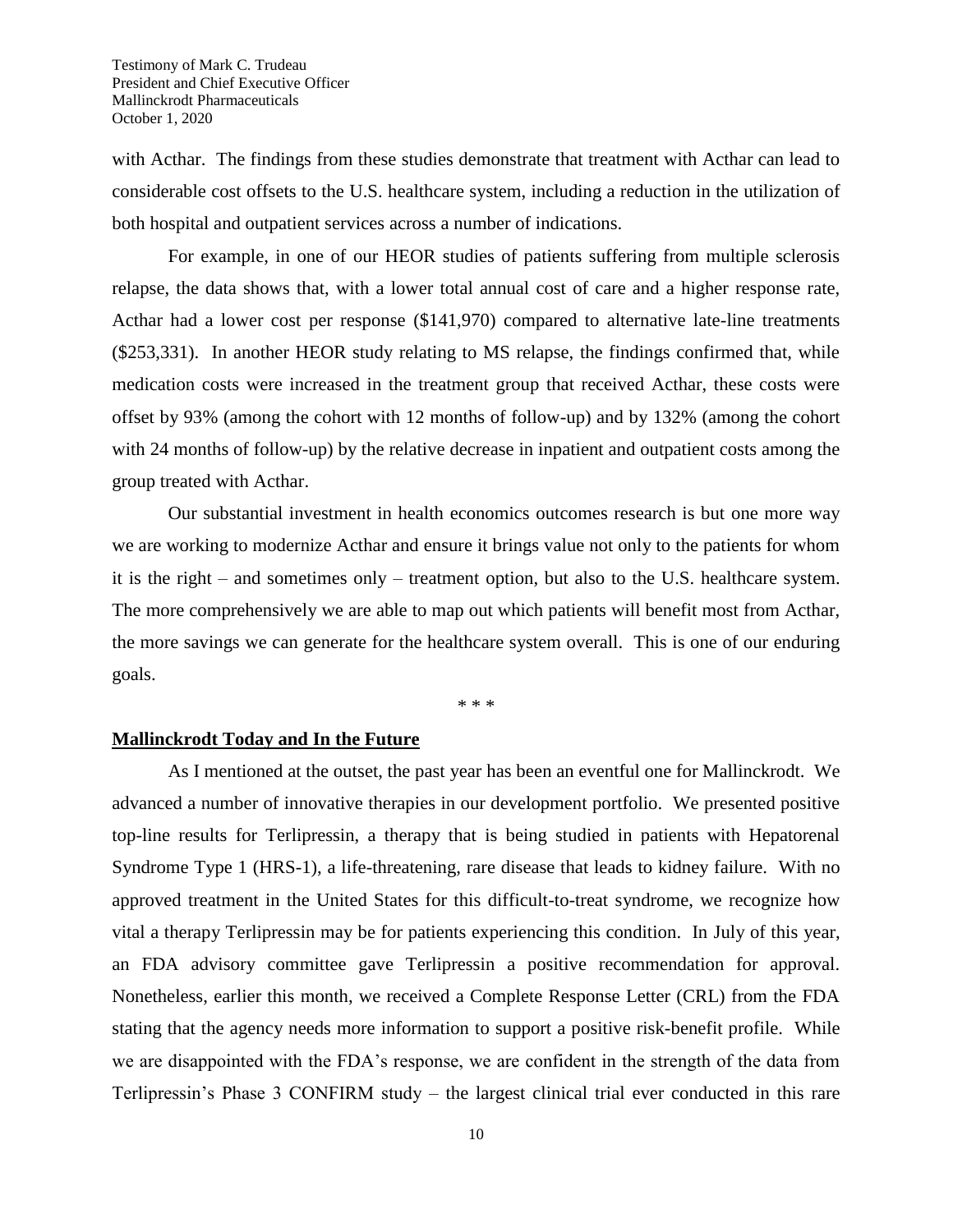condition. As every innovative pharmaceutical company knows, the road to drug approval is often a challenging one. We are committed to working with the FDA to evaluate next steps in an effort to ultimately receive approval of this important therapy.

And, as mentioned earlier, we are looking forward to a successful conclusion of the FDA's review of the StrataGraft BLA. In addition, we are continuing to work with the FDA on a potential path forward for Adrabetadex to treat Niemann-Pick Type C disease; we are evaluating the use of INOmax as a supportive measure for treating coronavirus-associated lung complications; and we are working towards the completion of a new self-injection device for Acthar, which will be an important advancement for patients and the product. We are excited about the potential for these new, innovative treatments and presentations to complement our existing brands portfolio that includes Ofirmev, Therakos and Amitiza.

During the past year, we also made progress developing additional applications for our existing brands products. This includes reporting top-line results from our proof of concept study of nitric oxide gas in ex-vivo system of human lungs showing an increase in oxygenation and the duration "out-of-body" perfusion; announcing the approval of INOmax in Australia for treatment of pulmonary hypertension in adults in conjunction with cardiovascular surgery; and announcing the results of an independent-investigator study demonstrating the effectiveness of Therakos ECP therapy as an adjunct to standard therapy in treatment of lung cancer patients with Bronchiolitis Obliterans Syndrome.

And we continue to have a leading specialty generics business that builds upon our century and a half of manufacturing expertise in the United States centered on quality, integrity and service. We have been manufacturing active pharmaceutical ingredients for over 120 years across multiple U.S. sites. We currently operate America's largest active pharmaceutical ingredient site by volume in St. Louis with 49 Drug Master Files (DMFs). While large, our generics manufacturing operation remains nimble. When the coronavirus pandemic took root in our country earlier this year, we quickly converted one of our U.S. manufacturing lines to produce isopropyl alcohol-based hand sanitizer that we continue to make available for donation across the country today, with direct shipments of 16,000 gallons and counting to locations across 47 states so far. This effort is just one example of our specialty generics business rising to the call of a national emergency. After the Three Mile Island nuclear disaster, the federal